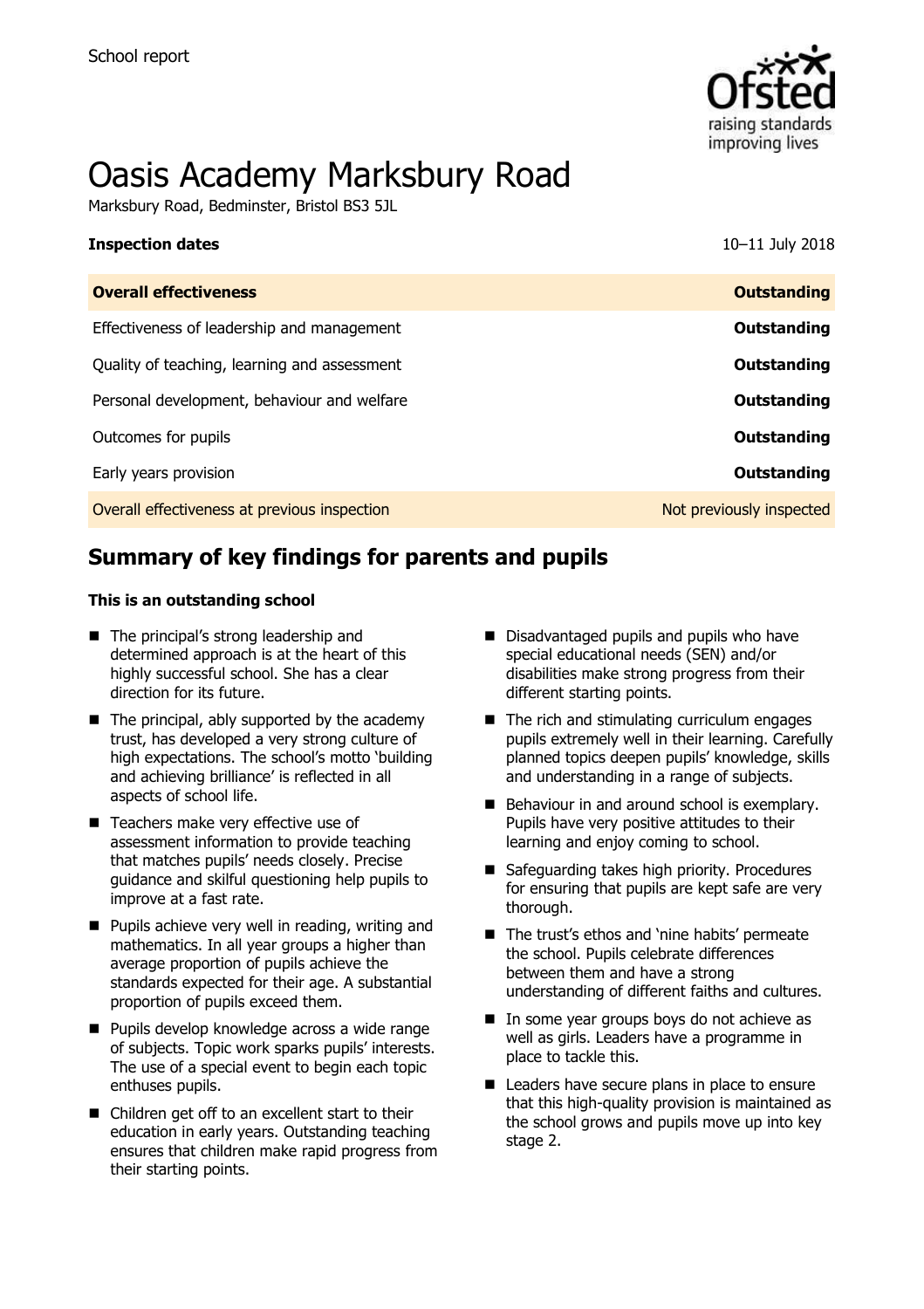

# **Full report**

## **What does the school need to do to improve further?**

- Maintain the outstanding effectiveness of the school as it grows and takes on a new key stage.
- **Ensure that boys achieve as well as girls in all year groups.**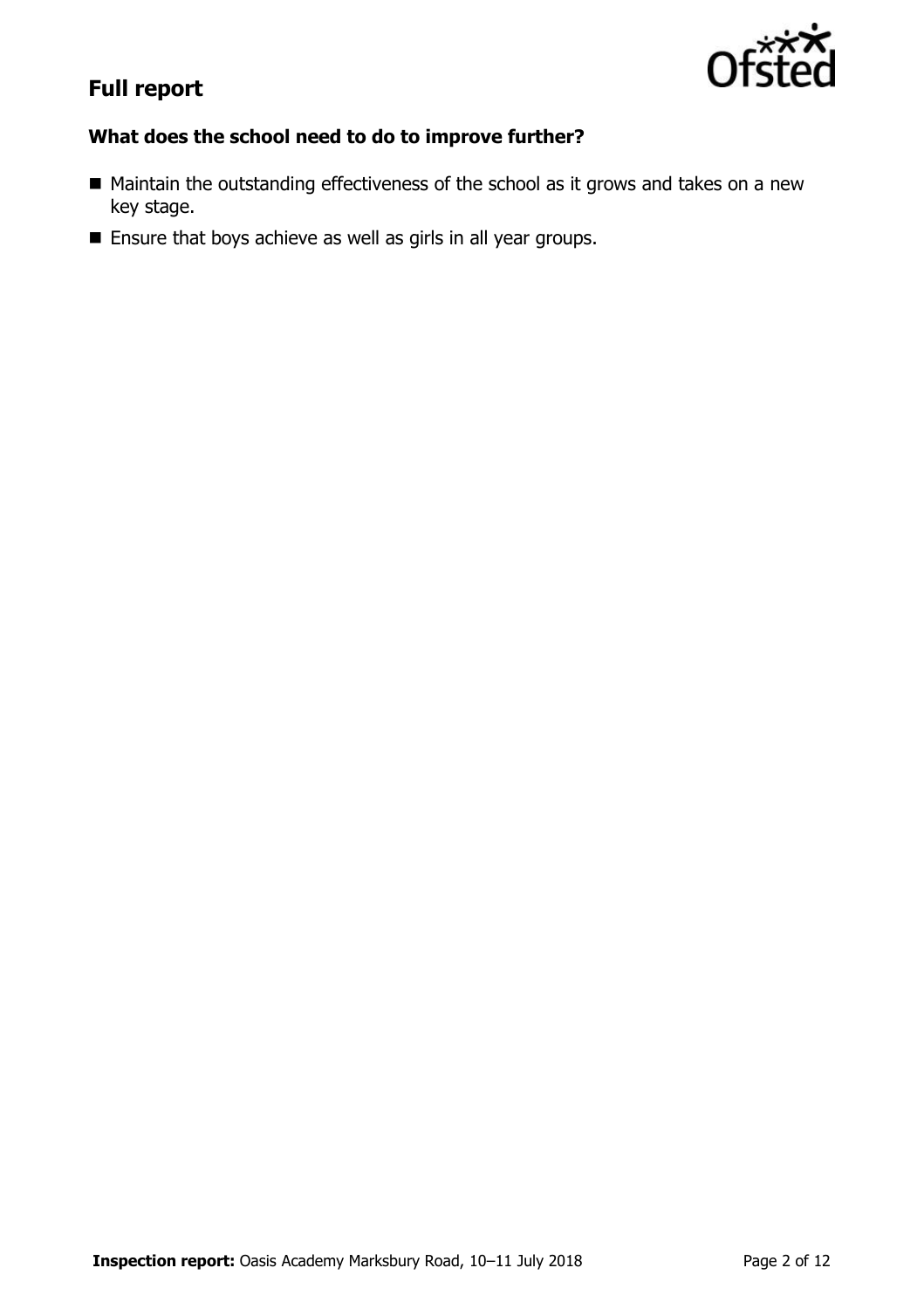

# **Inspection judgements**

### **Effectiveness of leadership and management COULDER COULDER COULDER**

- The principal leads the school with passion, pride and determination. She has extremely high expectations of pupils and staff and is uncompromising in her ambition for every pupil. The school's motto, 'building and achieving brilliance', permeates all aspects of its work. As a result, pupils thrive, and their achievements are outstanding.
- The principal is highly skilled and evaluative. Leading a new and growing school, she rightly places the development of other leaders at the forefront of her work. The skilled and dedicated middle leadership team are ensuring that every aspect of the school develops as the school expands.
- The principal and academy council have an accurate understanding of the school's strengths and areas that need developing further. They are not complacent about the effectiveness of their provision. Leaders know that the key is to maintain this very high standard of education as the school continues to grow so that key stage 2 is firmly established. The trust's national monitoring and standards team carry out regular reviews into the school's performance. Their close checks ensure additional funding, including pupil premium and sports premium, improve pupils' outcomes.
- Teachers receive first-class support from the principal and middle leaders. Leaders' observations of lessons help teaching staff to sharpen their practice and meet wellconsidered targets. The principal ensures that improvements are sustained. Working as a collaborative team, teachers share methods that are working well and quickly dispense with unnecessary activities. This continual focus on improvement ensures that teachers are highly skilled and valued. It also demonstrates the school's capacity to maintain its high standards as it expands over the next few years.
- The purposeful and highly engaging curriculum captures pupils' interests and ignites their enjoyment of learning. This includes high-quality opportunities to develop the pupils' reading, writing and mathematical skills. Teachers skilfully provide a themed approach to ensure that pupils develop their knowledge and skills across all curriculum subject areas, including science, the humanities and creative arts. These topics make a strong contribution to developing a broad range of skills within a meaningful context. As a result, pupils of all abilities make substantial and sustained progress across a wide range of subjects.
- $\blacksquare$  The leadership of provision for pupils who have SEN and/or disabilities is highly effective. The special educational needs coordinator works closely with her colleagues to ensure that the needs of these pupils are successfully met. Specialist training for support staff enables them to gain a deep knowledge of specific learning, behaviour, social and emotional needs. Leaders closely monitor the impact of the support that pupils receive. This considered approach ensures that pupils who have SEN and/or disabilities make strong progress from their starting points.
- The principal, ably supported by her teaching team, are very skilled in identifying the barriers to learning for disadvantaged pupils. The pupil premium funding is used exceptionally well to provide academic, social and emotional support for these pupils. Staff carefully consider pupils' individual needs and provide tailored support to ensure that they learn well and make excellent progress. Working closely together with her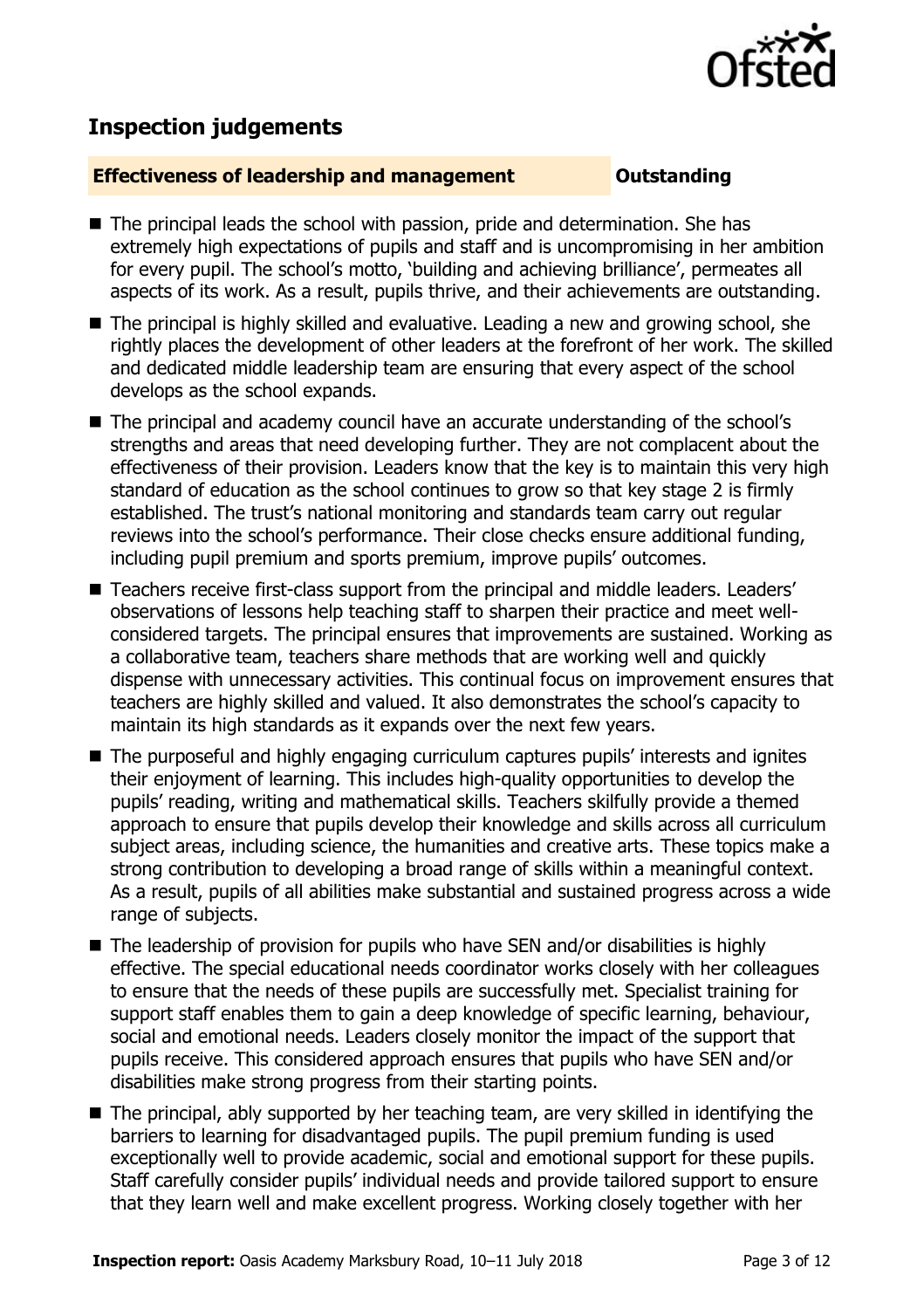

teaching team, the principal regularly checks that the support that pupils receive is making a positive difference. As a result, disadvantaged pupils achieve at least as well as, and in many cases better than, their peers.

- Sports premium funding is spent shrewdly to improve sporting and exercise opportunities for pupils. Additional training for teachers has enhanced the quality of physical education teaching. After-school clubs for football and dance are well attended. Leaders ensure that disadvantaged pupils are involved in these activities.
- Most parents who responded to the online inspection questionnaire or spoke to the inspector are very pleased with the school. A significant minority of parents explained that they were initially concerned about sending their children to a new school. One parent explained that 'we were dubious as it was a brand-new school and we couldn't talk to past parents or visit the school to see how it worked – but honestly couldn't be any happier. The staff are amazing and do a fantastic job, as does the principal'.

#### **Governance of the school**

- Delegated by the trust board of the academy to provide challenge and support, the regional director undertakes this role robustly and communicates well with the executive board. As a result, the executive board has a clear understanding of the school's priorities and the progress being made towards achieving them.
- $\blacksquare$  Members of the academy council, in their role as a local stakeholder group, know the school well. They have a wide range of skills and ensure that they have received relevant training.
- Working effectively with the principal and the regional director, the academy council provides clear advice, coupled with strong support and challenge, to all aspects of school life.

#### **Safeguarding**

- The arrangements for safeguarding are effective.
- Statutory checks on staff are completed before they commence employment. These checks are recorded well and monitored regularly by the principal and the national monitoring and standards team.
- Staff receive excellent safeguarding training to ensure that they are knowledgeable and highly vigilant. For example, to supplement the information they receive from the principal, staff regularly undertake online training which helps them to have a better understanding and awareness of child sexual exploitation, radicalisation and extremism.
- When staff identify a concern, they know exactly what to do and pass on information immediately. Leaders work closely with external agencies to get families the help they need.
- **Pupils are taught to keep themselves safe. For example, they are clear that visitors** wearing a red lanyard must be accompanied by a member of the school staff. They know what they would do in the event of a fire in school and have an age-appropriate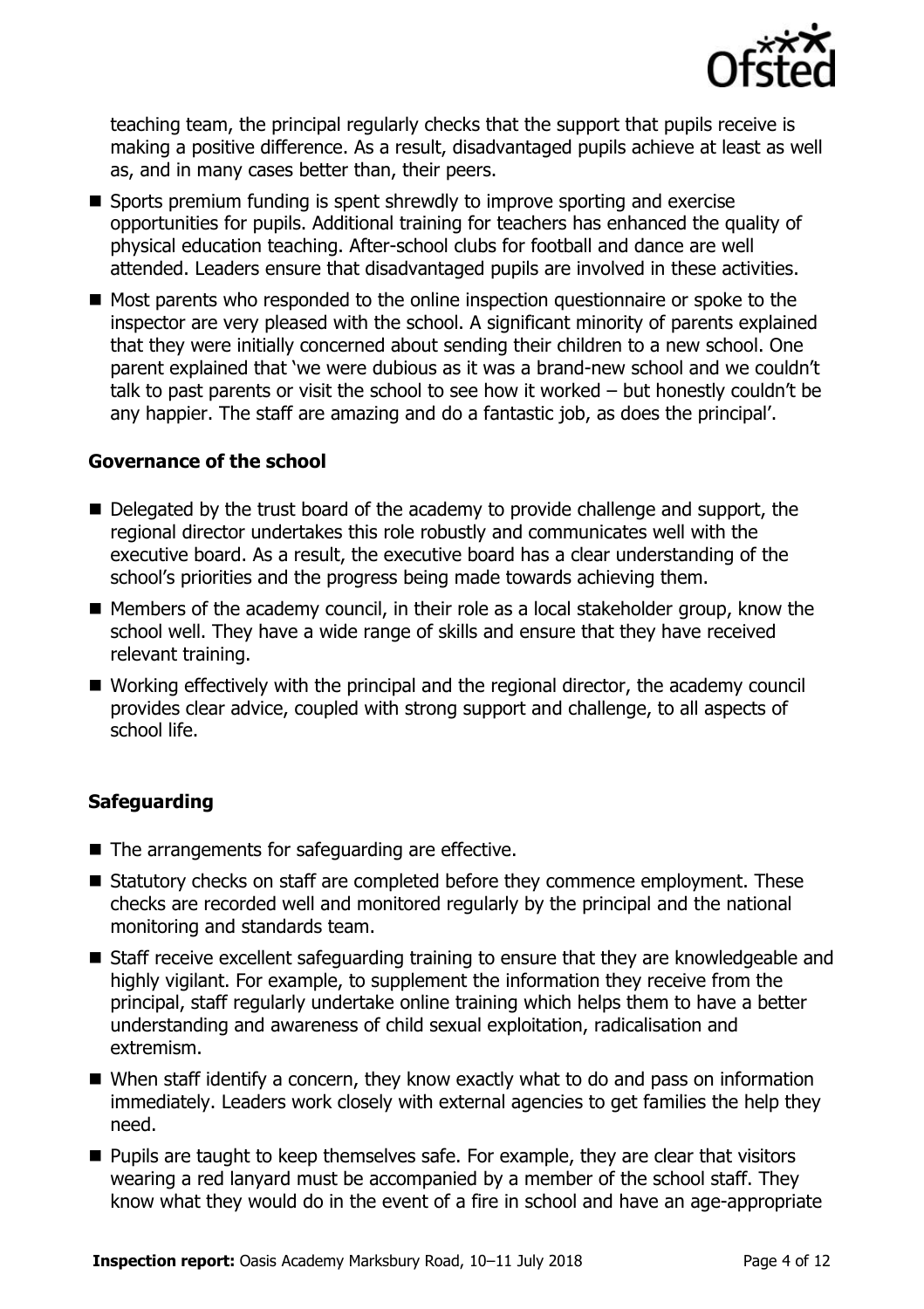

awareness of keeping safe within their local community.

### **Quality of teaching, learning and assessment Outstanding**

- Teachers and support staff form a highly skilled and enthusiastic team. Relationships between adults and pupils are very strong. Teaching staff make learning interesting, engaging and fun. Support staff provide highly effective support and challenge. Staff are skilled in giving pupils time to think and explore ideas for themselves.
- Classrooms are vibrant, and a strong learning ethos pervades the school. The inspiring learning experiences that teachers plan and deliver encourage pupils to be curious. Consequently, pupils are quickly immersed in their learning and have very positive attitudes to school.
- Teachers have high expectations and strong subject knowledge. Carefully planned lessons link learning and deepen pupils' understanding over time. Teachers know their pupils extremely well and understand how different pupils learn. They effectively use a range of teaching methods to ensure suitable challenge for all pupils. Teaching is skilfully adapted for different groups of pupils.
- Tasks and activities have a clear purpose, and these are shared with the pupils at the start of each session. Teachers use verbal and written feedback effectively to ensure that all pupils deepen their understanding of key concepts. Consequently, pupils know what they need to do to improve their learning and are always eager to 'have a go' and be challenged.
- Teaching staff are highly effective in assessing what pupils know and understand. This enables them to provide appropriate support or challenge. Time is managed very well in lessons to ensure that a high level of focus is maintained. As a result, pupils make rapid progress in their learning.
- Topic work sparks pupils' interests. The use of a special event to launch each topic starts to stimulate pupils' thinking immediately and encourages them to find out more. For example, Year 2 pupils were recently posed the question, 'Where is London?' A day trip to London inspired the pupils to develop their knowledge of the history of London and their use of maps to locate famous landmarks.
- The school environment both supports and celebrates learning. It is very well organised and sets the high standard of presentation expected from all. Stimulating and thought-provoking displays encourage pupils to reflect on their learning. Highquality work celebrated in displays around the school reinforces the high expectations.
- The development of reading skills and a love of reading are high priorities for the school. The school's expectation that all pupils will read regularly at home with their parents supports the high standards of reading and love of books. In school, texts are chosen with care to expose pupils to a wide range of quality books. Teachers make the most of opportunities to develop reading across the curriculum and in different situations. For example, 'Billy's Bucket' was used effectively in Reception to launch their topic on the seaside.
- The teaching of phonics is a strength. Pupils learn to read fluently from an early age. Teaching staff carefully guide pupils to identify the links between letters and sounds. Pupils quickly learn to apply these to decode words in books and spell increasingly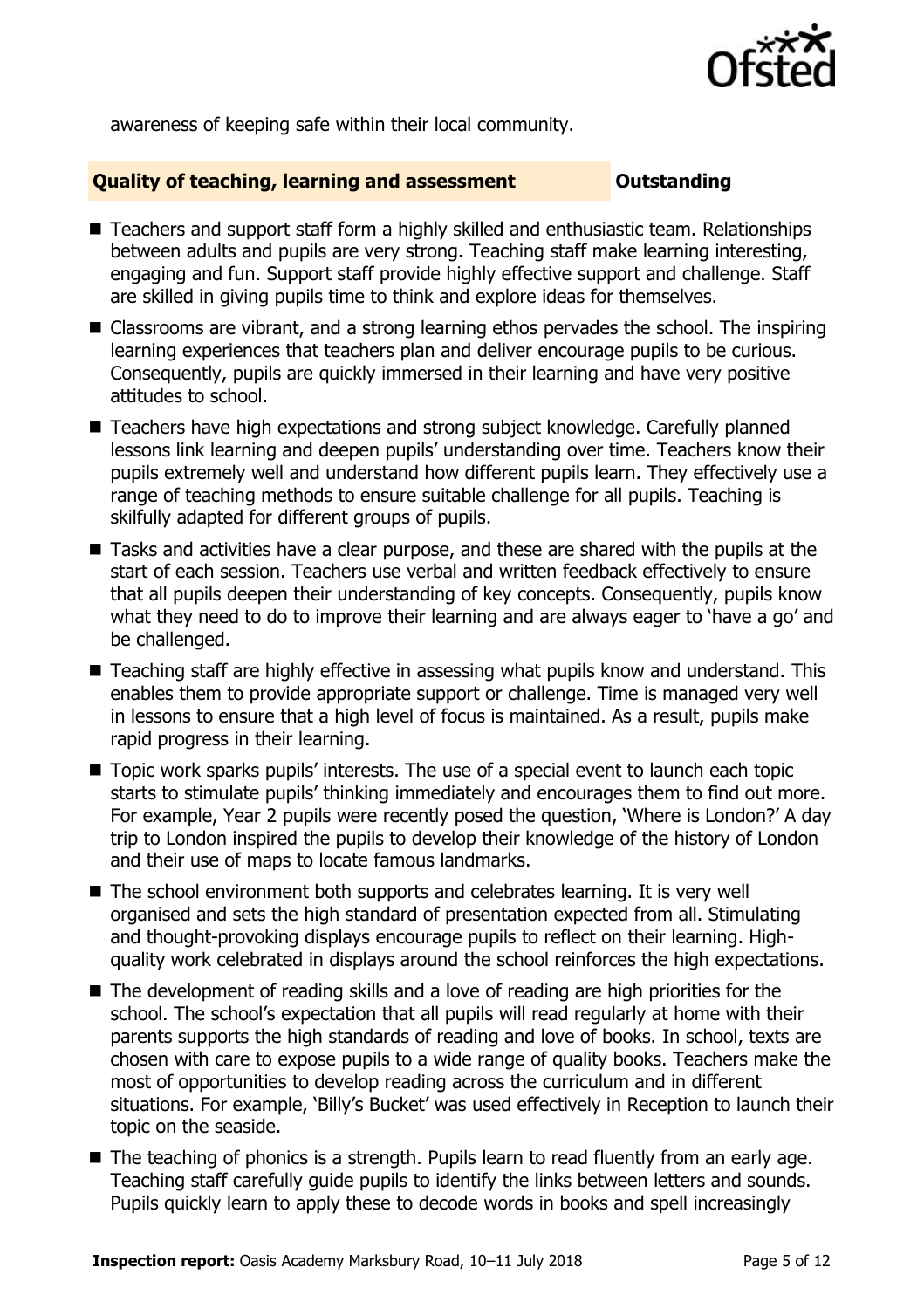

tricky words. Teachers' close monitoring of pupils' progress ensures that when pupils struggle, they are quickly helped to catch up. Pupils make rapid progress.

- The strong focus on developing pupils' vocabulary and punctuation ensures that they become confident in their use of grammar. This leads to high-quality writing across all subject areas. Pupils use a range of punctuation accurately and confidently talk about and use connectives and adjectives. Pupils' high-quality writing skills were demonstrated well in their correspondence to the chief executive of the Oasis Trust. Seeking permission to go on a trip to London, they produced reasoned, persuasive and thoughtful letters.
- Teachers ensure that pupils gain a strong understanding of the basics of mathematics. Pupils are constantly challenged to develop and use their skills. They solve problems and explain their reasoning from an early age. These explanations show how well pupils have understood new concepts and allow teachers to offer further support where necessary.
- Support for pupils who have SEN and/or disabilities is of the highest quality. Coupled with the specialist individual and group work they receive, they learn alongside their peers in a nurturing environment. This enables them to be fully included and challenged successfully.

#### **Personal development, behaviour and welfare <b>COUTS** Outstanding

#### **Personal development and welfare**

- The school's work to promote pupils' personal development and welfare is outstanding. This is because staff share a strong commitment to supporting pupils' well-being. Pupils explain that they feel safe in school and know that any of the adults in school will help them if they have a worry or concern.
- All pupils look after each other and demonstrate very high levels of care and friendship. Pupils of all ages mix socially in the playground and in the hall during lunchtimes. Year 2 pupils, who are currently the oldest pupils in the school, are very proud of the responsibilities they carry out. For example, they relish opportunities to organise activities for the younger ones, such as football matches and parachute games during playtimes.
- Pupils have an in-depth understanding of British values and their spiritual, moral, social and cultural awareness is developed through Oasis Community Learning Trust's ethos and 'nine habits'. These are at the heart of the school. Pupils learn to discuss respectfully similarities and differences about each other. Classes elect academy council leaders, who carry out their roles sensibly and with great pride.
- **Pupils observe key religious festivals such as Christmas, Chinese New Year, Eid and** Diwali. Pupils are very clear about the school's strong moral code and understand the implications if they do not adhere to it. Fundraising activities help pupils to empathise with those who have different life experiences to them, such as the pupils at a school in Uganda.
- The breakfast club enables pupils to start the day well. They know that they must first sit sensibly at a table to eat their cereals and toast before they can take part in well-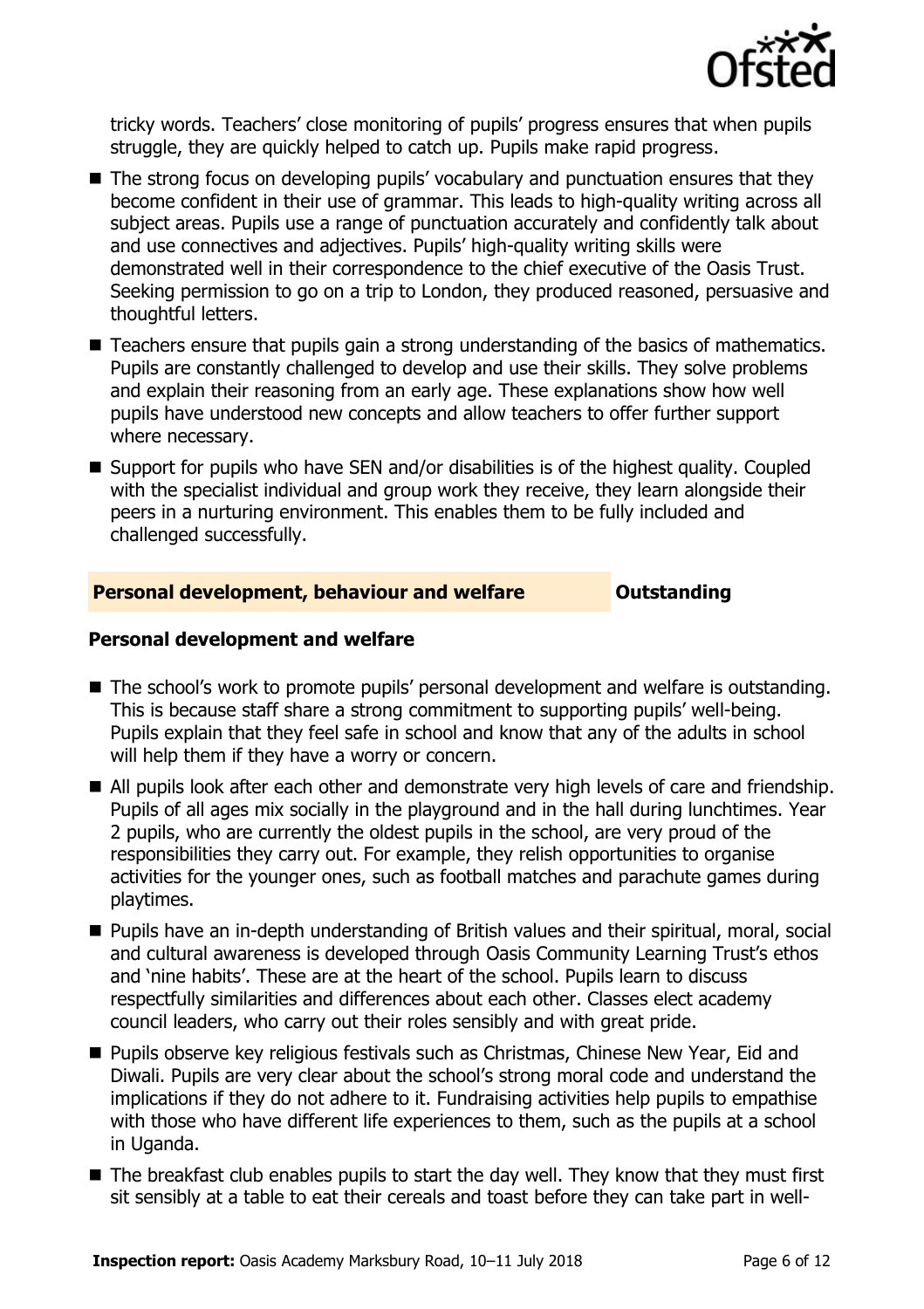

supervised activities. Pupils also enjoy the activities provided for them at the afterschool club.

**Parents made many positive comments regarding the caring nature of the school. For** example, one parent explained: 'They put the happiness and well-being of the children at the centre of all they do.' Another parent praised the school for 'the exceptional job of nurturing our children'.

### **Behaviour**

- The behaviour of pupils is outstanding. Clear and high expectations, coupled with wellunderstood rewards and sanctions, support pupils to behave exceptionally well. Pupils' conduct is exemplary. They move around the school calmly, with impressive levels of maturity. Pupils are polite, thoughtful and respectful, both to adults and to each other.
- Attitudes to learning are very positive and make a strong contribution to the pupils' outstanding progress. They are confident and motivated learners. Pupils focus carefully on their work and demonstrate high levels of self-discipline. They work well together and respond very positively to adults during lessons.
- Pupils are proud of their achievements and talk enthusiastically about the exciting range of experiences that are planned for them. They know that to be a successful learner they need to be given activities which, as they confidently explain, 'challenge us to think deeply'.
- **Pupils report that incidents of poor behaviour are very rare. If they do occur, pupils are** very clear that staff take swift and appropriate action to deal with them.
- Over the past three years, there have been considerable improvements made in the school's attendance figures. This is as a result of the principal's high expectations for regular attendance. She has implemented rigorous monitoring systems and developed a shared understanding with parents of the implications for unauthorised absences. Consequently, there has been a rapid rise in attendance and it is now in line with national averages. There has also been a significant decline in the proportion of pupils who are persistently absent.

#### **Outcomes for pupils Outstanding**

- Children generally start school with skills lower than typically expected for their age. A high proportion of children have underdeveloped speech and a limited vocabulary. A small proportion of children arrive with learning and development well below those typically expected for their age. Over the past three years, outcomes at the end of Reception have been consistently above average. All children make exceptionally strong progress from their starting points and are well prepared for Year 1.
- In 2017 the proportion of pupils who reached the expected standard in the phonics screening check in 2017 was well above average. Pupils in the current Year 1 cohort demonstrate a very high level of phonics knowledge, both in their reading and their writing.
- Work in pupils' books in Year 1 shows that pupils are making very good progress. Nearly all pupils are working at the standard expected for their age in reading, writing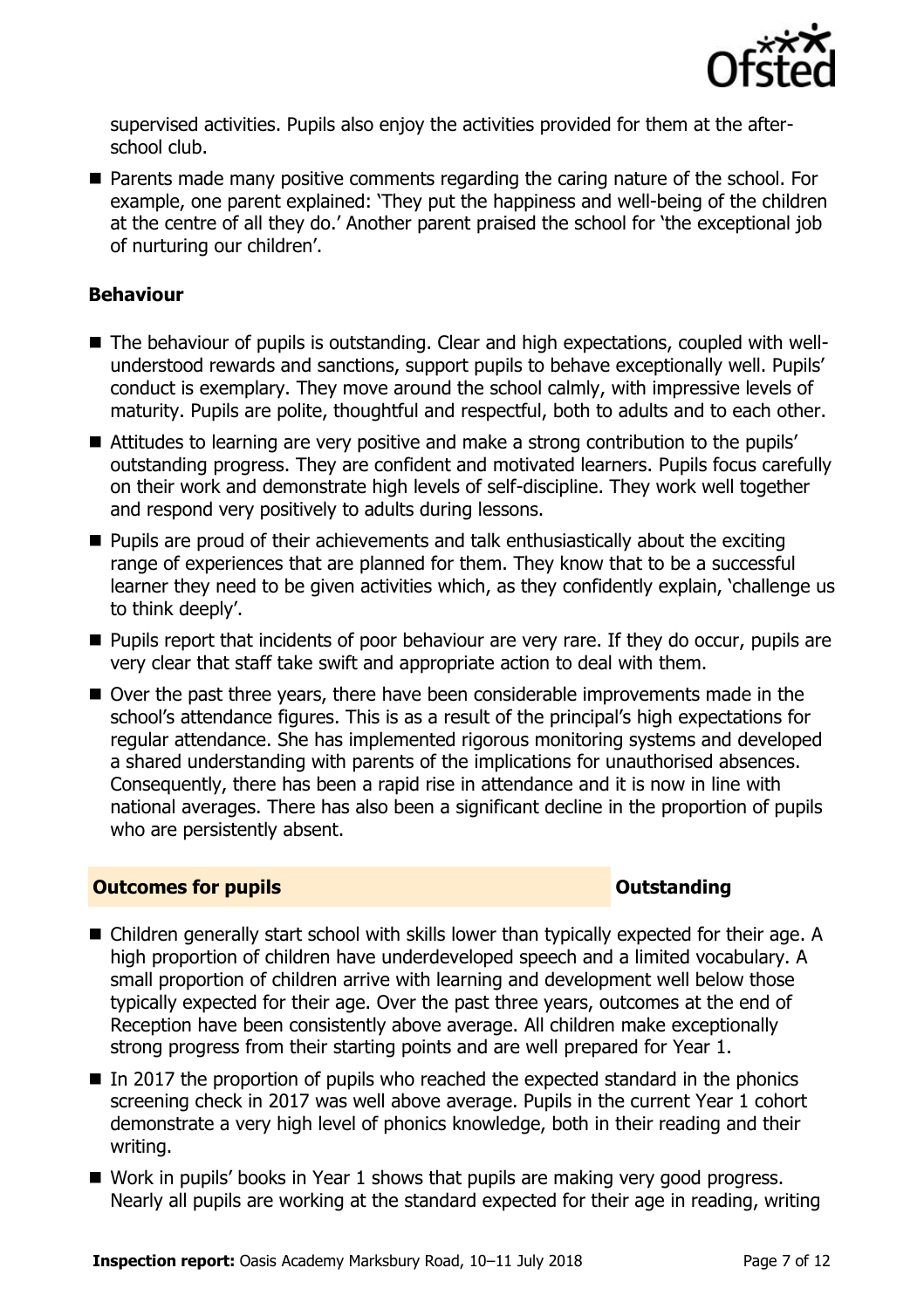

and mathematics. Over half of the pupils are reading at a standard above that expected for their age. Approximately one-third of pupils are working at a standard above that expected for their age in writing and mathematics.

- Work in Year 2 books represents a similar picture of very strong progress. The vast majority of pupils are working at the expected standard for their age in reading, writing and mathematics. Over half of the pupils are reading at a standard above that expected for their age. Approximately one-third of pupils are working at a standard above that expected for their age in writing and mathematics.
- The progress of disadvantaged pupils is at least as good as, and sometimes better than, that of other pupils in the school. For example, Year 2 teacher assessments show that all pupils in receipt of pupil premium funding are working at the expected standard for their age group in mathematics. This is because leaders closely monitor these pupils' progress and identify their individual needs precisely. Consequently, these pupils receive exactly the right support to enable them to succeed.
- **Pupils also achieve exceptionally well in other subjects too. Topic books show that** pupils make very good progress in history, geography, science and in the creative arts. Pupils confidently use technical vocabulary specific to the subject. Pupils strengthen their reading, writing and mathematical skills further by applying them across the curriculum.
- **Pupils benefit from excellent support, including that provided by highly skilled teaching** assistants. Leaders' close monitoring and carefully tailored additional support ensure that pupils who have SEN and/or disabilities make very good progress from their low starting points. However, in some but not all year groups, boys do not perform as well as girls.
- The most able pupils make strong and sustained progress. This is because teachers provide them with appropriately high levels of challenge.

#### **Early years provision CONSTANDING TO A RESERVE THE SERVE TO A RESERVE THE SERVE TO A RESERVE THE SERVE TO A RESERVE THE SERVE TO A RESERVE THE SERVE TO A RESERVE THE SERVE TO A RESERVE THE SERVE TO A RESERVE THE SERVE T**

- Children get an excellent start to their education in Reception. This is because teaching staff have a very clear understanding of how young children learn. They have high expectations of what children can achieve and there is a continual drive for improvement.
- Leaders promote reading and writing extremely well across the early years. There is a strong focus on developing vocabulary. Phonic skills are taught well, and this ensures that children quickly learn to spell and read. Children take pride in presenting their work and write neatly and legibly.
- Children are equally keen on mathematics. The most able are confident counting and ordering numbers beyond 20. Teachers find innovative ways to present mathematics activities. For example, to secure number bonds, children were observed selecting cupcake cases which contained a range of different numbers. They then confidently created and then solved their own addition problems.
- The early years curriculum is well planned, with a good balance of different kinds of activities to stimulate and engage children. For example, children are engrossed when they pour water down a guttering pipe, finding different materials to make boats which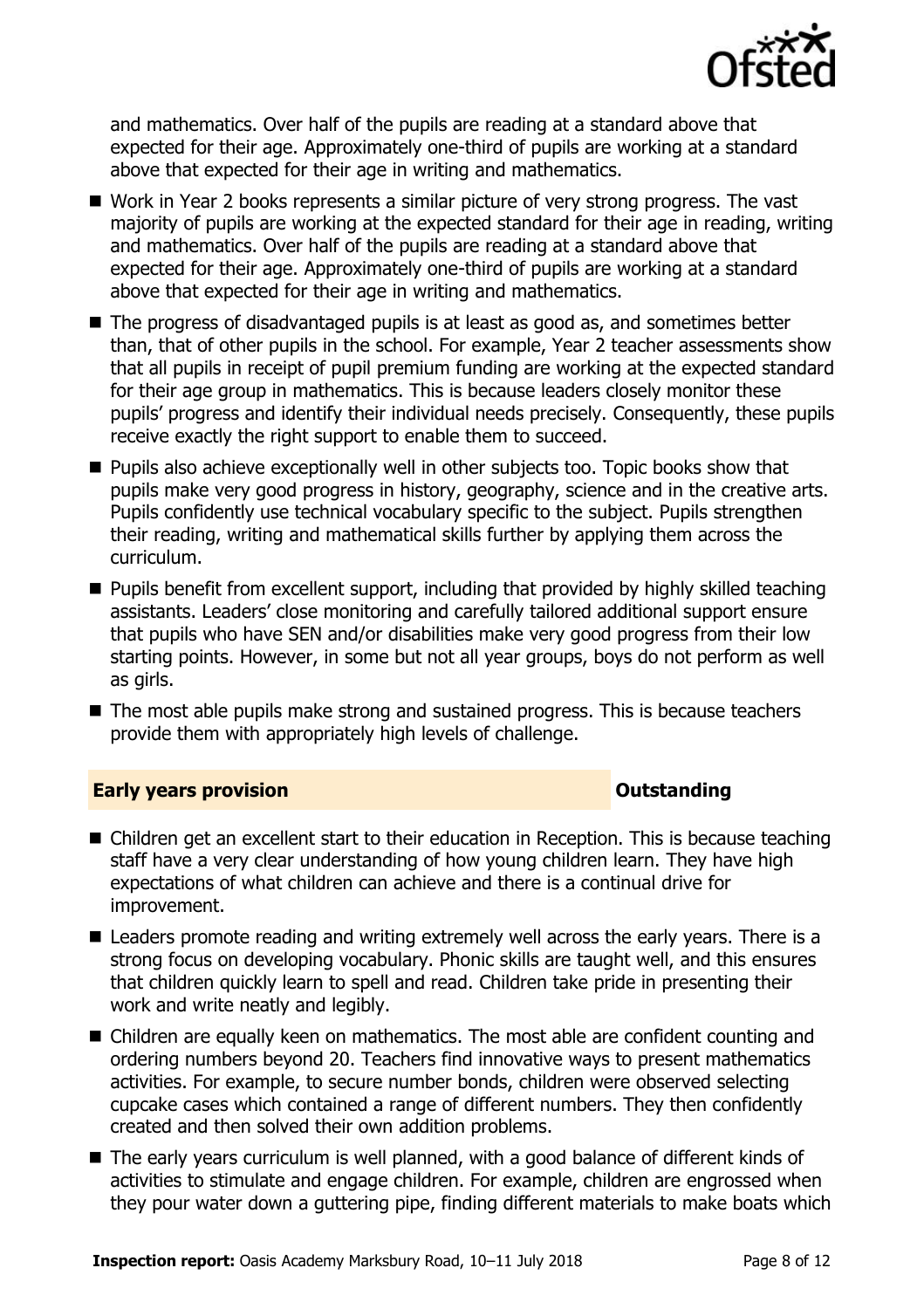

will float.

- Children behave extremely well. Their attitudes to learning are exemplary. They listen to their teachers carefully and follow instructions without delay. This means that learning time is used to maximum effect. They are kind and thoughtful to each other and play very well together.
- Leaders ensure that the move from home or nursery into school is very smooth. Staff take time to gather information from pre-schools and parents to meet children's needs from the outset.
- Initial assessments on entry into school are thorough and used very effectively to plan activities which will meet the children's needs. Teachers carefully monitoring individual progress and fill in gaps that they spot. They consider the key knowledge and skills that children need to be able to make a flying start to the next stage of their education.
- Staff pay high regard to children's welfare and fully adhere to the school's safeguarding procedures to keep children safe in school.
- **Parents are very pleased with the progress that their children make in early years.** They are encouraged to attend a wide range of activities which help them to feel well informed about their children's learning.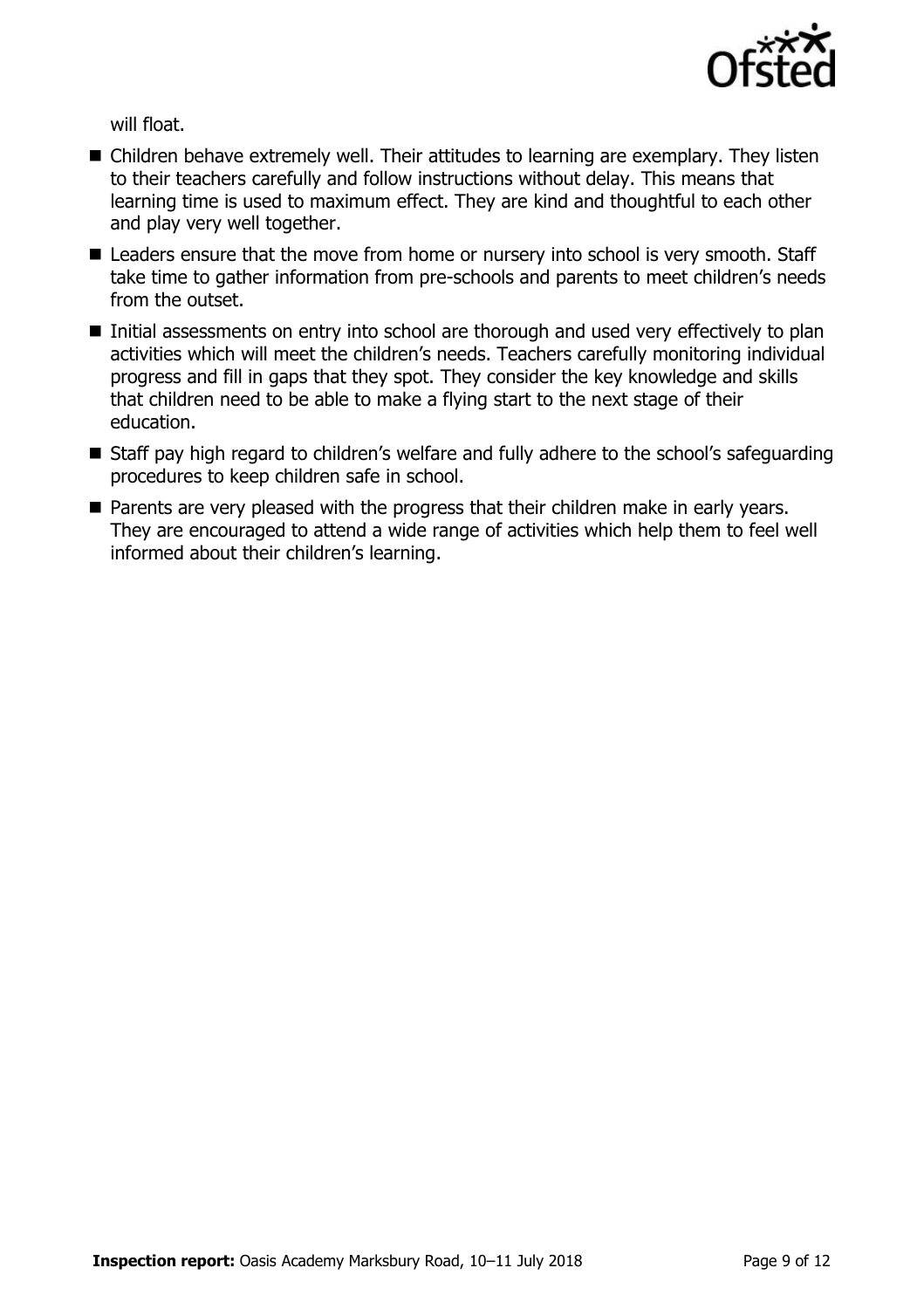

# **School details**

| Unique reference number | 140268                 |
|-------------------------|------------------------|
| Local authority         | <b>Bristol City of</b> |
| Inspection number       | 10048306               |

This inspection of the school was carried out under section 5 of the Education Act 2005.

| Type of school                      | Primary                           |
|-------------------------------------|-----------------------------------|
| School category                     | Academy free school               |
| Age range of pupils                 | 4 to 11                           |
| Gender of pupils                    | Mixed                             |
| Number of pupils on the school roll | 148                               |
| Appropriate authority               | Board of trustees                 |
| Chair                               | Keith Dennis                      |
| Principal                           | Clare Robinson                    |
| Telephone number                    | 01173 126500                      |
| Website                             | www.oasisacademymarksburyroad.org |
| <b>Email address</b>                | info@oasismarksburyroad.org       |
| Date of previous inspection         | Not previously inspected          |

### **Information about this school**

- Oasis Marksbury Road was opened in 2015 as a two-form entry school for pupils aged 4 to 11. It started with one class of Reception children. At the time of the inspection there were two Reception classes, two Year 1 classes and one Year 2 class. The school continues to grow year by year. The school is currently smaller than the average-sized school.
- The majority of pupils are of White British heritage.
- The proportion of pupils from ethnic minority groups is below the national average, as is the proportion of pupils who speak English as an additional language.
- $\blacksquare$  The proportion of disadvantaged pupils supported by the pupil premium funding is average.
- The school runs a breakfast and after-school club.
- The Trust Board of Oasis Community Learning provide governance in partnership with the regional director.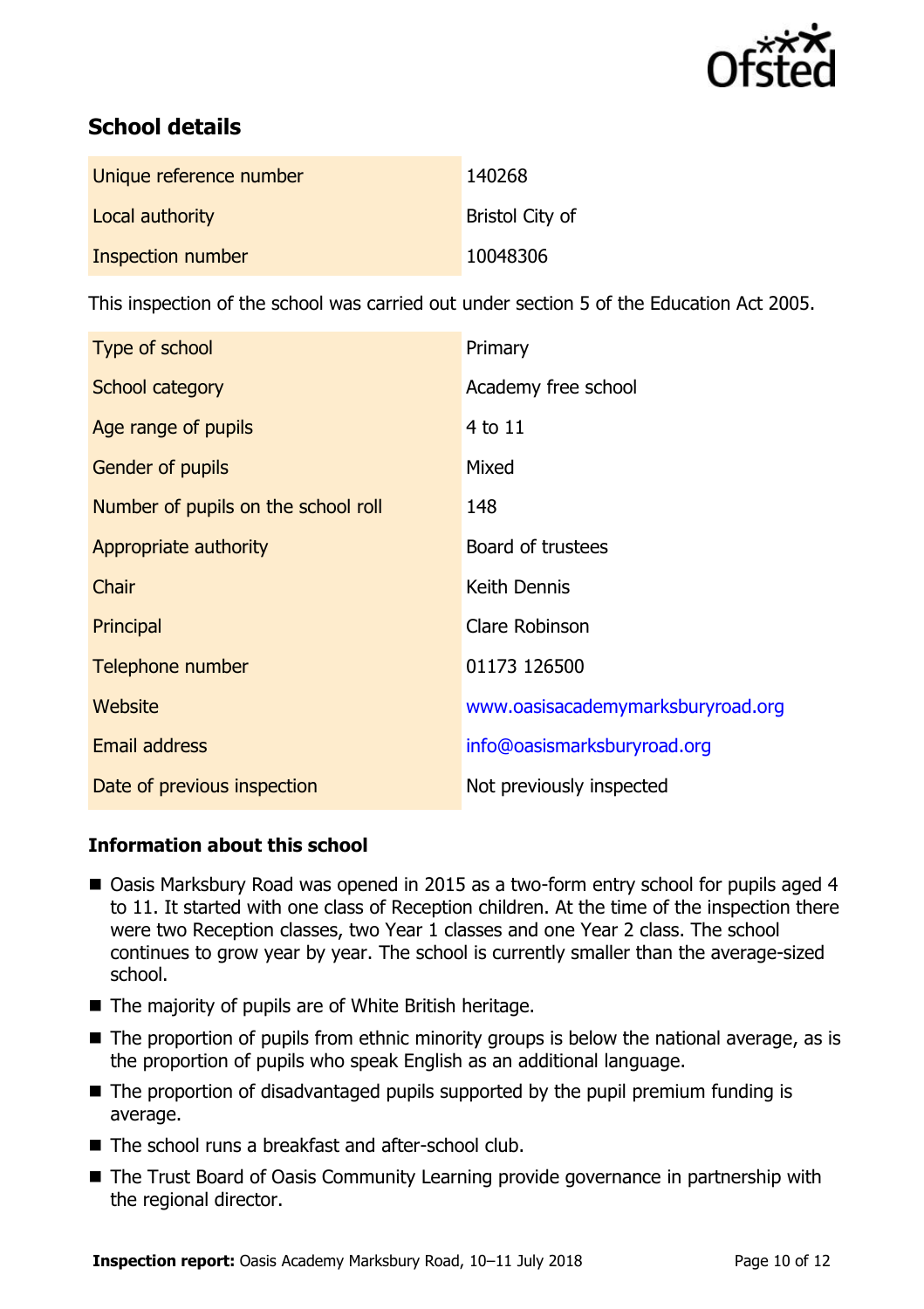

# **Information about this inspection**

- The inspector visited every class in the school more than once to observe teaching and learning in a range of subjects. These visits were conducted with the principal.
- The inspector also scrutinised pupils' work to review progress over time.
- The inspector met with staff, middle leaders, the regional director and members of the academy council.
- The inspector spoke to pupils both formally and informally, including at playtimes and lunchtimes, to gather their views on the school. She also listened to a group of pupils read.
- Documents relating to safeguarding, pupils' outcomes, strategic planning, behaviour, attendance and the curriculum were scrutinised.
- The inspector gathered the views of parents by considering the 75 responses from the online Parent View survey and speaking to parents at the start of the school day. Inspectors also took account of the views of the 13 staff who completed the inspection online survey.

#### **Inspection team**

Lorna Brackstone, lead inspector **Her Majesty's Inspector**